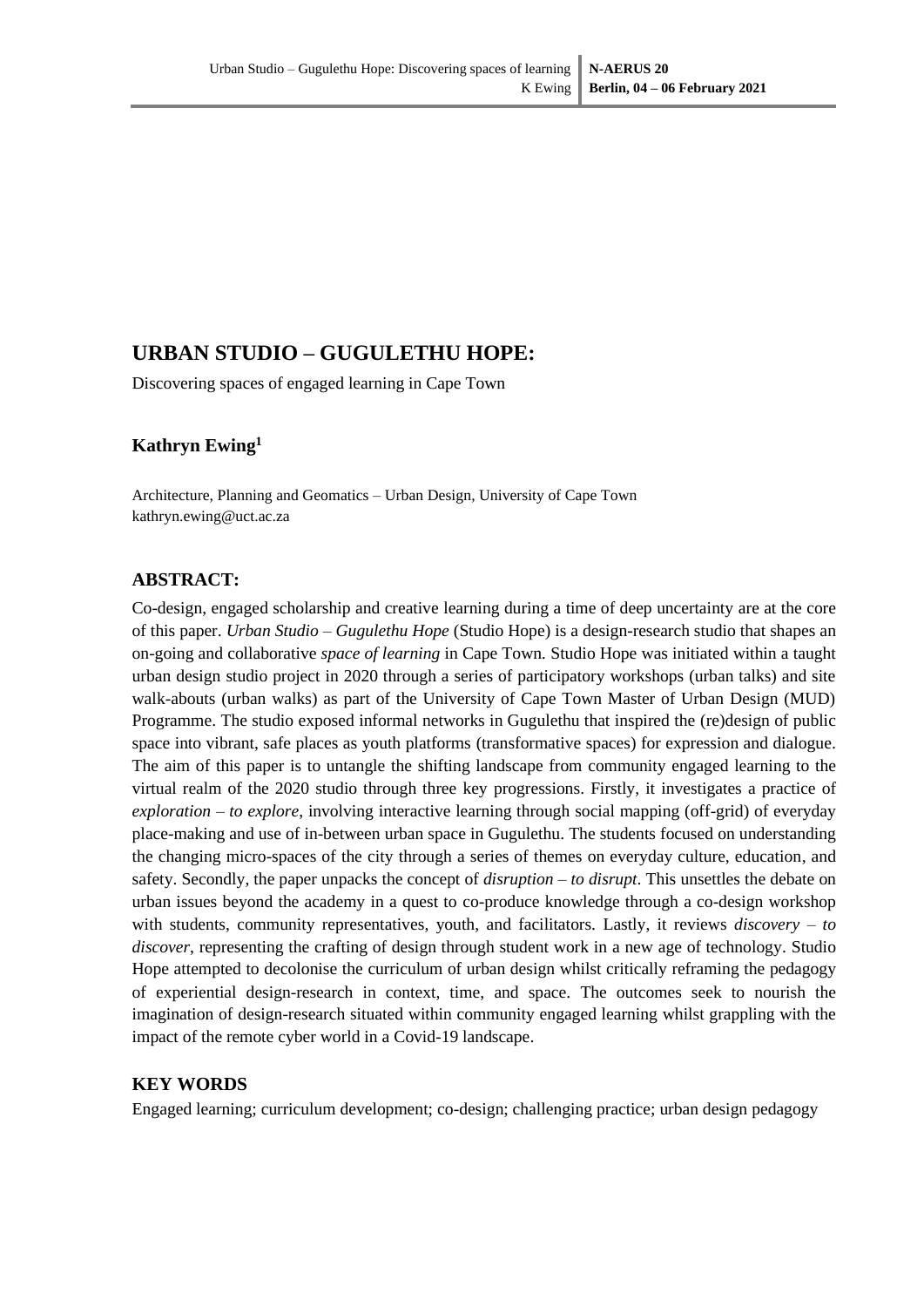## **LANDING TEACHING AND LEARNING: AN INTRODUCTION**

*Morning star, wake up, wake up; the sun ain't up. Wash, rush, dressing, rush. Toot, toot jumping into amaphela, jumping out at the taxi rank, long commute across the urban thresholds, donning our Christian names. The long walk, the trains are not churning. Walking home from school, both parents working. After school, soccer, library. Socializing with friends, meandering home alone, navigating between the goats and traffic. No bedtime stories, no home rules. Long day at work, no time to cook. Working night shift, come home early. Midweek break, letting your hair down. Jazz lounge. Meat market. Chick feet snacks on every corner. Fresh dripping 'yumminess'. Church on Sundays. Church on every day. Don't go to the cemetery, let our ancestors rest. Their ears are sore from our wailing. Ululations. Perceptions changing. Mining for TV parts next to the river. It is rough, it is raw. The river flows to the ground. The ground does not care for us. What is the point of complaining? Viva politics, fanning her face with a gifted hand fan, circa '94.*

In 2020, a design-research studio, known as 'Urban Studio – Gugulethu Hope' (commonly referred to as Studio Hope) in Cape Town. It is taught within the post-graduate Master of Urban Design (MUD) Programme in the School of Architecture, Planning and Geomatics (APG) at the University of Cape Town (UCT). Studio Hope exposed students to the urban lived realities of residents in the neighbourhood of Gugulethu. 'Raw pride' was a poem written by urban design students reflecting on their observations based on urban walks through Gugulethu, prior to lockdown and the impact of the Covid-19 on the city. The poem speaks of the perceptions and precarious relationships between people and place, present and past, politics and power. What happens when the train does not move, or the child walks home alone from school? Where and how do we map these spaces that hold moments in the day (and night) and for whom?

Studio Hope provided an opening to engage in complex topics of the divided city and reappropriation of urban space in Gugulethu. The studio uncovered informal networks that inspired the (re)design of public space into vibrant, safe places as youth platforms, or transformative space for expression and dialogue. A city that plans differently (versus a planned city) embraces views of citizens and academics (and multiple stakeholders), allowing us to realise the intersection of the ordinary and the extraordinary through understanding "complex patterning of socio-spatial change after apartheid..." [\(Harrison & Zack,](#page-10-0)  [2014\)](#page-10-0). Through an integrated design process of studio methodology or what we called 'progressions': *explore*, *disrupt,* and *discover* (and *represent*), urban design students, community youth representatives and fieldwork tutors of Gugulethu generated a narrative around the (re)making of public space. The themes made visible were *everyday culture*, *education,* and *safety*. These progressions and themes build on the idea of local pride in public space and hope emerging from the studio explorations in Gugulethu.

The purpose of this paper is to untangle the co-produced knowledge into a tangible reading of Studio Hope to inform debate and guide future design-research studios. The nature of engaged learning and the move to a remote online platform raised two key questions around pedagogy and curriculum development in 2020. What is the value of community engaged learning in the urban design programme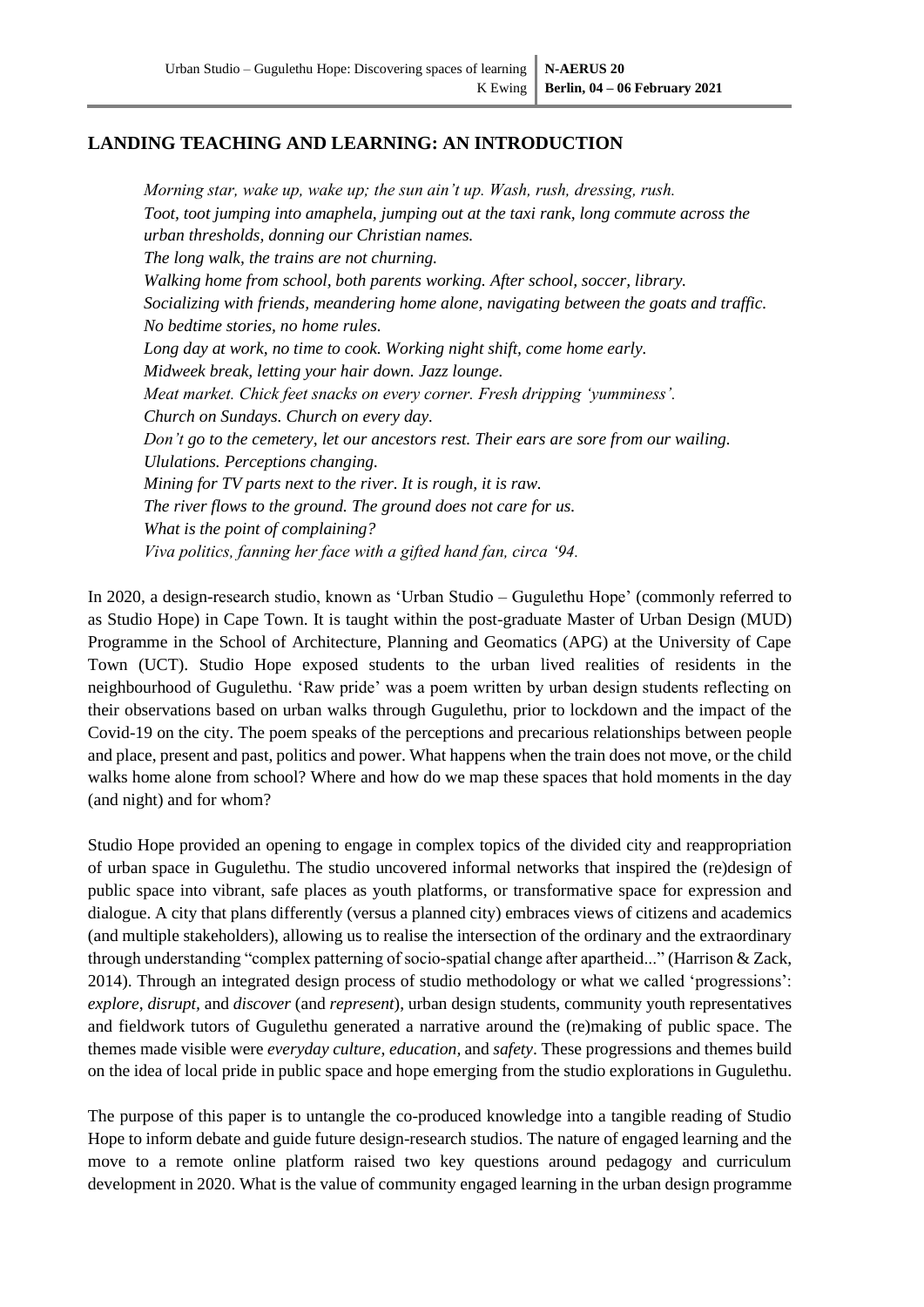and the impact beyond the academy? How do we incorporate a sense of social design thinking into the remote, virtual world of teaching and learning devoid of human contact and work on the ground? These questions are explored through the lens of decentring the academy and the progressions of Studio Hope. It highlights a significant time for the academy to radically review the urban design curriculum and pedagogy that questions the injustices of the past, whilst enabling the design of safe spaces in our city. More significantly, *why*, and *how* do we teach concepts of spatial justice and socially responsive design within a time of deep uncertainty?

## **INTERSECTIONS OF (IM)POSSIBILITY IN A TIME OF UNCERTAINTY**

Spatial justice and urban representation of marginalised neighbourhoods are critical for the healing and resilience of Cape Town. Combined with this, the urban debate has never been more relevant in the face of global crisis. The coronavirus pandemic is fundamentally urban space related, from the scale of the individual to an ever-growing sweep of the virus in our cities. The spread is determined by human movement and social interaction in place, starkly displaying the disparity of living conditions, access to resources and support mechanisms. The Covid-19 landscape has revealed visible displacement and a switch in foreground theories and policies to the background realities and actions in the most vulnerable spaces of the city, including unsettling the spaces of learning in the university.

## DE-CENTRING THE ACADEMIC / ACADEMY: TRANSITIONS IN IDENTITY

The current displacement of everyday life has upset the epistemology of the university<sup>1</sup>. It has challenged the *space, time*, and *identity* within the community of scholars and students. The academy appears to be moving off-centre allowing for a time to recalibrate towards a collective future. Experimentation and innovation are at the forefront of this thinking, combined with sustained engagement and agency of care. The shift to the emergency remote teaching online questioned the authority and colonial trace within the university, bringing to the fore the often-avoided questions of race, class, gender, and institutional hierarchy. However, at the same time it allowed for deliberation around personal difference and the ideas of local, joint solutions, bringing the way we engage around diversity to the debate. In essence, asking the bigger 'why' questions of learning. There is an urgency for curriculum change and a shake-up of pedagogy that inherently disrupts the academy. This has allowed for the critique of the status quo and to channel the de-centred academic / academy in a changing identity, introducing new ways of communication, pedagogic relationships, ethical behaviour, and political commitments. This does not come without educational and institutional risks combined with the unknowns around artificial intelligence and the fifth industrial revolution. For the academy, 2020 changed teaching, learning and assessment. In retrospect, it unleashed a critical reflection on rethinking the values, content, and structure of learning, linked to Sustainable Development Goal (SDG) 4 – quality education and inclusion.

In addition, the role of the academic in 2020 transferred from lecturer to teacher, facilitator, mediator, and translator, shifting the ego into a decolonial pedagogy and landing in social practice. Teachers are engaging more systematically about 'how' they teach concepts and content. Connecting with students in different ways has allowed a new respect for the reality of learning (and home) environments and

<sup>&</sup>lt;sup>1</sup> Inspiration from a presentation from Professor Liz Lange at the University of Cape Town Teaching and Learning Conference 2020, entitled "De-centring the academic: Preliminary reflections on academic identity and the university in the 21<sup>st</sup> century", held on 18 September 2020 online.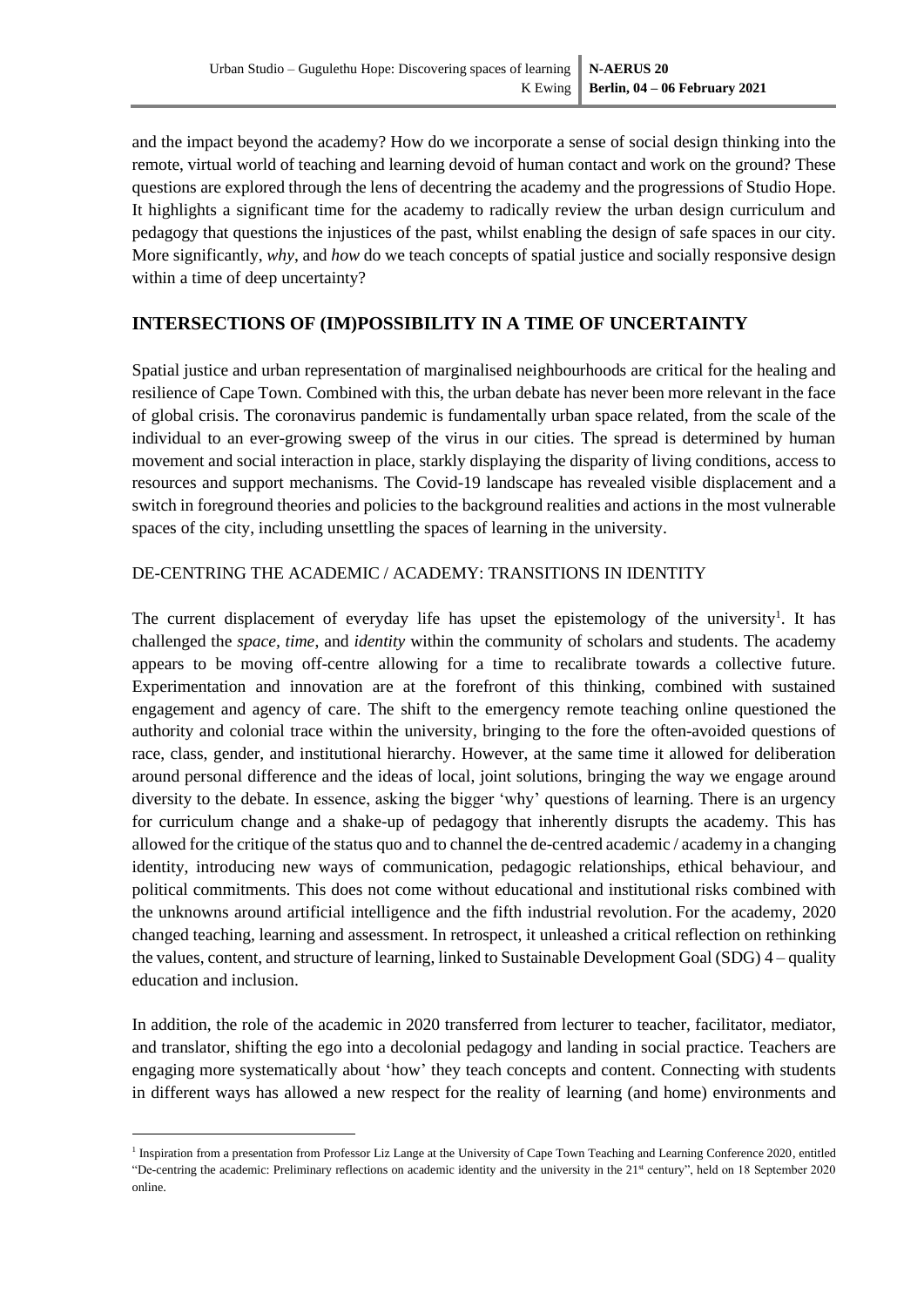thereby influencing (where possible) the support and resources provided. This includes a new understanding of student vulnerability and access, which is often hidden in the physical classroom environment. McMillan [\(2017\)](#page-10-1) notes, "Transformation also has to be about building new models of teaching and learning that position educators and learners in new relationships – to each other, to knowledge, and to the world beyond the university" (p.161). Resulting in co-creation [\(Longo, 2013\)](#page-10-2).

#### RESET / REFRAME: INVESTMENT IN COLLECTIVE KNOWLEDGE BEYOND THE ACADEMY

Prior to impact of 'lockdown', there was an intent to create an engaged and change-orientated studio. The concept was to prepare urban design students to understand, interpret, analyse informality, uncertain situations and complex locations. From the beginning, the students were seen as proactive and engaged global citizens delving into context-specific challenges as "reflective practitioners" [\(Schön, 1995;](#page-10-3) [Winkler, 2013\)](#page-11-0) through a series of *progressions* or stages of design. In a sense, what Longo [\(2013\)](#page-10-2) identifies as a "deliberative pedagogy in the community" (p.1), bringing together three overlapping ways of teaching and learning as "…a collaborative approach that melds deliberative dialogue, community engagement and democratic education" (p.2, 3). McMillan [\(2017\)](#page-10-1) argues, "Creating deliberate spaces for deep and engaged learning is a challenging but critical task if higher education is to play a role in graduating socially conscious professionals who can act as caring and empathetic citizens" (p.159). Unbeknown to the convener at the time, that the reality of the crisis of Covid-19 would take effect halfway into the studio course in 2020, intensifying *design for resilience and care*.

"…Engaged scholarship is the *how* it is done, and for the common or public good" [\(Sandmann,](#page-10-4)  [2009\)](#page-10-4)(p.3), not forgetting the *where*, in context and *what* is learned [\(Longo, 2013\)](#page-10-2). This paper does not intend on unpacking the theory of engaged scholarship [\(Boyer, 1996;](#page-9-0) [Eatman et al., 2018;](#page-10-5) [Hale, 2008;](#page-10-6) [Nagar, 2002\)](#page-10-7), but recognises Sandman's [\(2009\)](#page-10-4) push for "multisided conversations between scholarly and the practitioner communities to broaden horizons and improve lives" (p.1). To quote Meyers [\(2006\)](#page-10-8) suggestion to "engage outwards" beyond academia, extended to what Oldfield [\(2007\)](#page-10-9) refers to as "multiple conversations" (p.104), including academic disciplines and beyond to include policy and power, people and place. Hearing the intersections of many voices through deliberation. Badat [\(2013\)](#page-9-1) argues, "…community engagement is increasingly an accepted social responsibility and activity of the universities" (p.1). Although there is growing acknowledgement and literature on engaged learning [\(Brown-Luthango, 2013\)](#page-9-2) and increasing support for social responsiveness with UCT, it still remains in the background of *teaching* in the design field. Funding is difficult to source for fieldworkers, community stipends, local venues, and site work. Where funding is provided, small scale budgets and cash payments (for example, compensation for data to upload live information) are arduous to resolve through conventional institutional structures. Technology is difficult to access on the ground, nor financially supported (for example, provision of decent smart phones for community members to map and record the local context). As experienced by other global studios conducting similar situated learning experiences, *access, safety* and *logistics* remain unnecessarily convoluted [\(Owen, Dovey, &](#page-10-10)  [Raharjo, 2013\)](#page-10-10).

The recommendation from the academy was to form *partnerships* between the university and communities to overcome such issues, but partnerships are complicated [\(Bourner, 2010\)](#page-9-3). The concept of *partnership* or *collaboration* may be considered on a ranging scale starting at communication (ad hoc) to cooperating (informing), to formalising actions (sharing information) to formal recognition and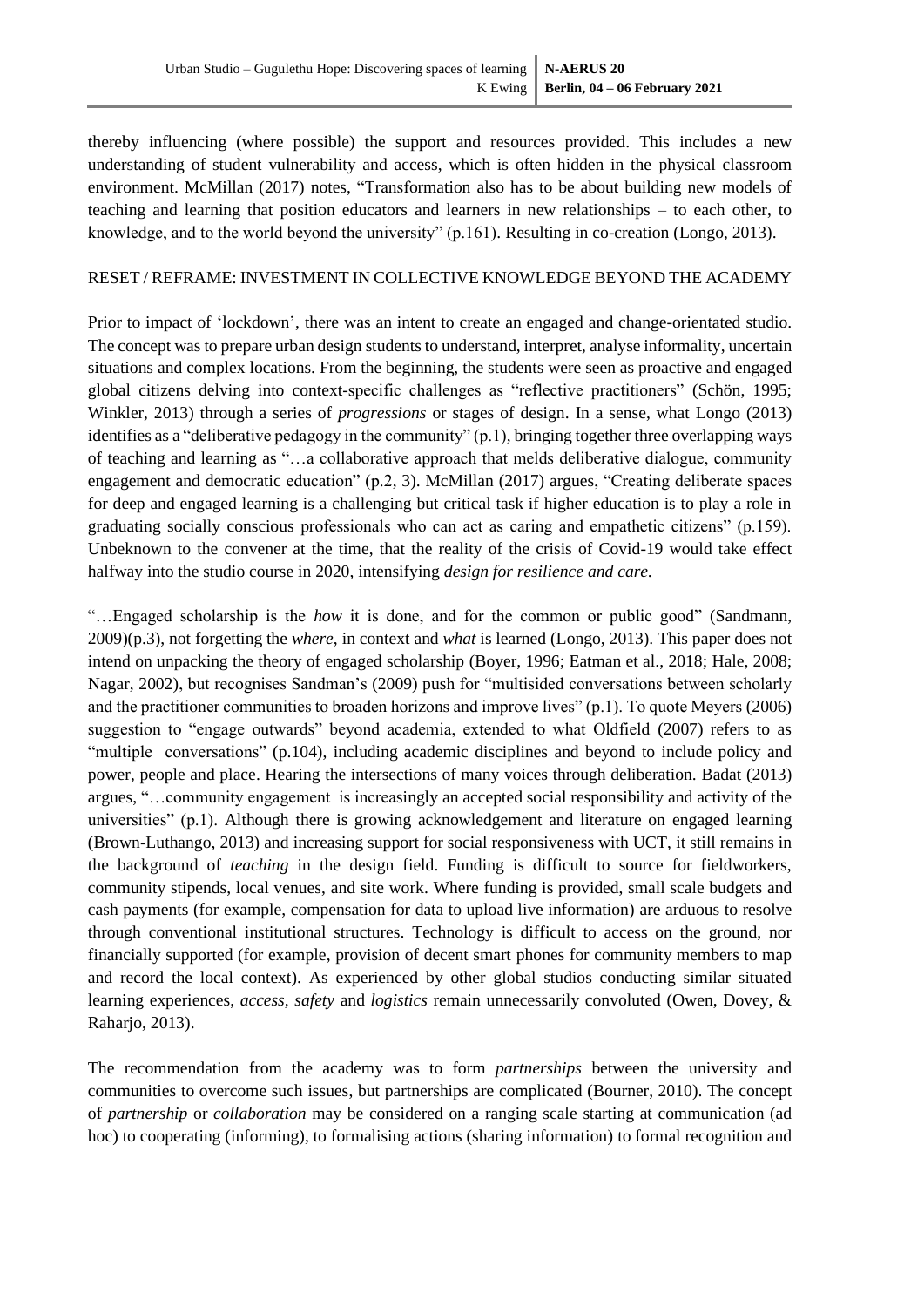shared strategies, to an integrated approach or trusted and continuous partnership of collaboration<sup>2</sup>. This takes many years of trust building, beyond a twelve-week studio to be "conscious of the interweaving theories with collaborative methodologies; to produce knowledge that can travel across borders of academia, NGO's, or people's movements; and to reimagine reciprocity in collaboration" [\(Oldfield,](#page-10-11)  [2015\)](#page-10-11)(p.2075).

Entry into communities is sometimes unrealistic and requires respect from the outset. Engagements are frequently governed by good will and informal agreements. In addition, many academics are not trained in this field of community participation and end-up in constant negotiations. "Mutual learning" [\(Friedmann, 1987\)](#page-10-12) is sometimes not equal, unless carefully facilitated. This linksto Sandercock's [\(2003\)](#page-10-13) "different ways of knowing"; knowing through dialogue, knowing in action, knowing from experience, learning from local knowledge, learning to read from symbolic and nonverbal evidence, and learning through contemplative or appreciative knowledge [\(Winkler, 2013\)](#page-11-0) $(p. 225)$ . The dilemma of coproducing (and co-writing) knowledge is dense, loaded with expectation [\(Joosse et al., 2020\)](#page-10-14), let alone the co-production of physical space (public space upgrade). Altogether, resulting in a journey of engaged learning that is hard to make visible and trusted, and sustainable for the future. So what does this mean?

#### 'UNLEARNING' THE WAYS OF LEARNING: BREAKING DOWN THE ACADEMIC WALLS

Emergency remote teaching (ERT) during the pandemic lockdown, combined with other moments in time, Black Lives Matter (BLM), Rhodes Must Fall (RMF) and Fees Must Fall (FMF) movements have radically challenged the intersections and spaces of learning across the globe and in South Africa. "In streets and public spaces, acts of protest and resistance demonstrate ordinary people questioning power, and naming and shaming injustice" [\(Oldfield, 2015\)](#page-10-11). In many ways exposing the lack of change in the institution on the public platform. Uncovering extreme inequality and insecurity of students and academics has allowed the ethical and political status quo to be challenged in a decolonial trajectory. However, we need to be careful not to isolate such instances of activism in the academy but consider accountability and positioning of knowledge in the current institutional terrain. The pandemic authorised the potential to break down the walls of impossibility and open the dialogue on topics that were previously taboo conversations. Reflection on the 'unlearning' of the ways of learning brings what we previously called 'radical' into mainstream thinking [\(Driscoll & Sandmann, 2016\)](#page-9-4). Hereby, creating urgent transformative spaces of learning. The new age of technology is also under question as rapid change has been hard to keep track of the nuances in the learning sphere. 2020 turned the design teaching platform upside-down from an interactive community learning, seminar-style studio to a remote form of learning through a computer screen – "zooming into the blue". Technology forced us to be in a different space. The disappearance of a linear timetable allowed for abstract progressions of action and activities by both student and facilitator. There was a sense of freedom to engage in learning external to the physical space and time requirements, albeit confusing and sometimes too flexible.

As argued by Hamdi [\(2004\)](#page-10-15), even under 'normal' circumstances, there are often confusing boundaries between design teaching of the academy and the social environment. The studio (face-to-face or online) world is ordered, rigorous with deadlines and structure, embedded in complex theory and ideals. In today's world, "The connection between democracy and education has been confined to the classroom…

<sup>&</sup>lt;sup>2</sup> The author's experience on the Violence Prevention through Urban Upgrading (VPUU) Programme in Cape Town and understanding of the term 'collaboration' as a measurement scale when working on projects funded by Comic Relief and workshops with Triple Line Consulting in 2013.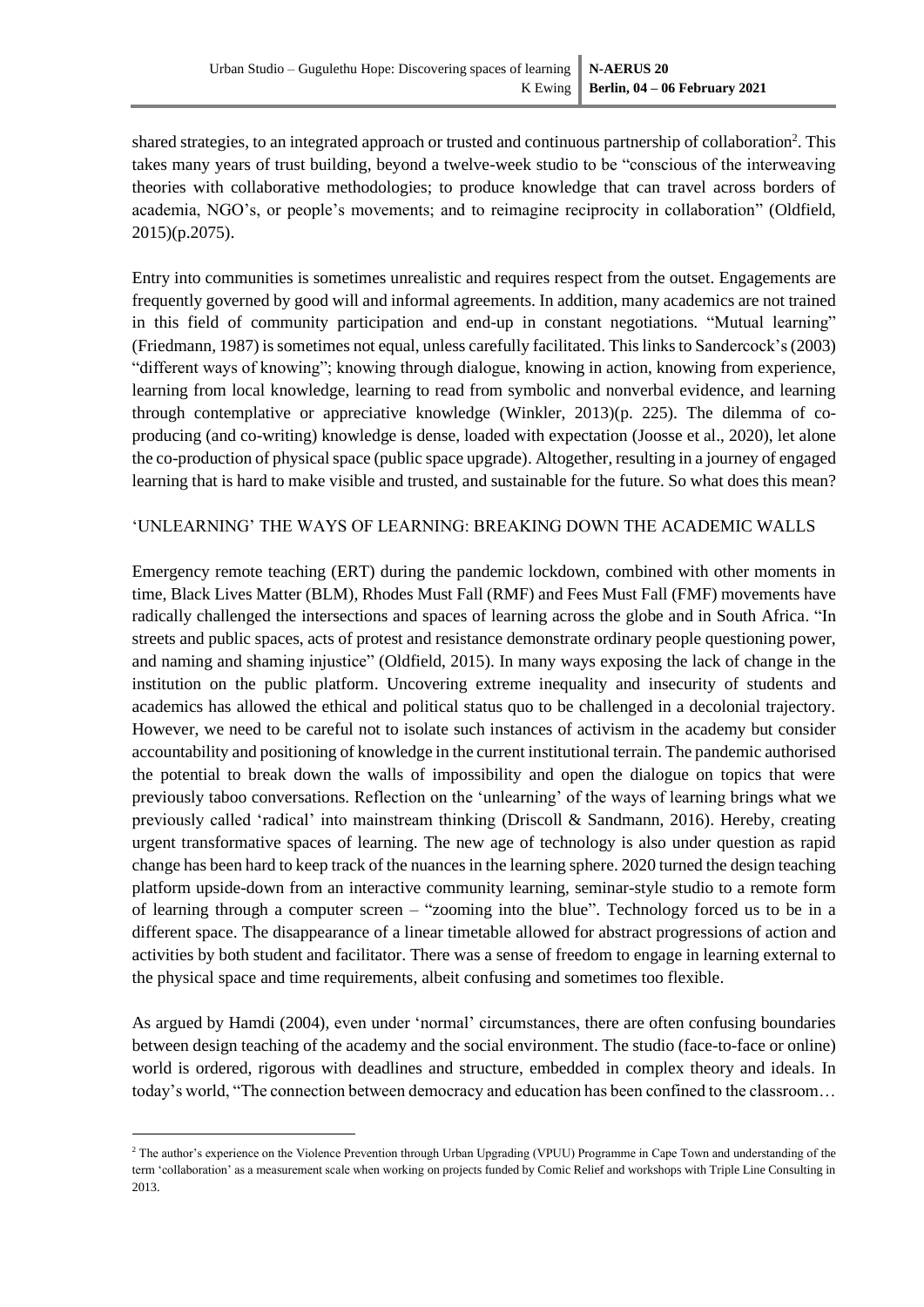making civic learning a more theoretical exercise…" undermining "…the many assets of neighbourhood and community institutions for learning" [\(Longo, 2013\)](#page-10-2) $(p.4)$ . The outside world is diverse with uncertainty, linked to everyday concrete realities, constantly adapting and 'making do'. It is at the intersection of these disparate worlds where innovation and experimentation have the potential to occur if carefully facilitated. As Campbell [\(2012\)](#page-9-5) debates, "Few contest that planning operates at the interface of knowledge and action" (p.135). Yet, the tension within this intersecting realm is overpowering.

## **SPACES OF LEARNING: URBAN STUDIO – GUGULETHU HOPE**

The MUD programme convener was approached by two community members from Gugulethu, namely Nontsika Mnotoza and Xolile Ndzoyi<sup>3</sup> to form a project partnership in 2019. Nontsika had conducted fieldwork with architectural students since 2015 and was aware of the teaching style of the built environment studios. Xolile had a keen interest in facilitating and upgrading a space for the youth in Gugulethu, known as *Gugulethu Wall of Hope*<sup>4</sup>. The project was envisaged as a 20-metre-long wall, creating a platform for the youth to express their challenges and messages of hope. The project has the potential for the implementation of an experimental design-build public space. This collaboration with local representatives, subsequently known as 'fieldwork tutors', enabled community engaged learning and deliberate dialogue to be placed centre of the studio. Seven youth members were interested in working with urban design students and so Studio Hope emerged and became a visible practice or space of learning. This provided the beginnings of a *collaboration* and a *context to the context,* but also an understanding of the influence of people in shaping spaces in urban society [\(Mehrotra, Vera, & Mayoral,](#page-10-16)  [2017\)](#page-10-16). Within this practice, the original questions of design for resilience and urban transformation in a time of uncertainty became more pertinent than ever.

There was a deliberate intent to teach urban design to students to critically engage in issues of spatial justice [\(Soja, 2010\)](#page-11-1) and the just city [\(Fainstein, 2010\)](#page-10-17) within the urban everyday context. The original course objective of Studio Hope was to encourage *interdisciplinary collaborations* within and beyond the academy, where integrated *co-design approaches* involved joint decision-making processes. The idea was to produce design projects that tested *scenario-orientated* typologies and practical spatial strategies for resilient urban spaces. Thereby pushing innovative ideas into practice. This process encouraged anticipating potential solutions for implementation, such as the Wall of Hope. The setting of the local neighbourhood area scale was considered ideal where contextual issues could be fully acknowledged. However, as the studio unfolded, there was a need to adapt as the lockdown had an impact on the original ideas, form of engagement and progressions over time.

## EXPLORE: LEARNING TO MAP OFF-GRID TO REVEAL EVERYDAY URBAN SPACE

*Exploration – to explore*, the initial phase of Studio Hope, Part A – Interactive Learning in Term 1 of 2020, was deeply grounded in the lived experience and everyday reality giving an evidence-based understanding of how neighbourhoods work and transform. It situated the design-research in a context

<sup>3</sup> Nontsika Mnotoza conducted fieldwork with APG – Master of Architecture students over a period of time from 2015 to 2018. Xolile Ndzoyi is a representative of the Gugulethu Youth Development Council – GDYC and local leader. The author met Xolile in 2014 as part of practice work on the Violence Prevention through Urban Upgrading Programme (VPUU) GUNYA (Gugulethu-Nyanga) project.

<sup>4</sup> In 2017 the Gugulethu Youth Development Council (GYDC) identified "ERF 8743" (in Gugulethu), which is situated next to the Gugulethu Police Station and College of Cape Town (see: *[https://www.change.org/p/city-of-cape-town-petition-tobuild-a-gugulethu-wall-of-hope-to](https://www.change.org/p/city-of-cape-town-petition-tobuild-a-gugulethu-wall-of-hope-to-inspire-the-youth)[inspire-the-youth](https://www.change.org/p/city-of-cape-town-petition-tobuild-a-gugulethu-wall-of-hope-to-inspire-the-youth)*). The GYDC submitted an inquiry to the City of Cape Town to use the empty portion of land. The City of Cape Town have the potential to be co-partners through ward council and IDP funding.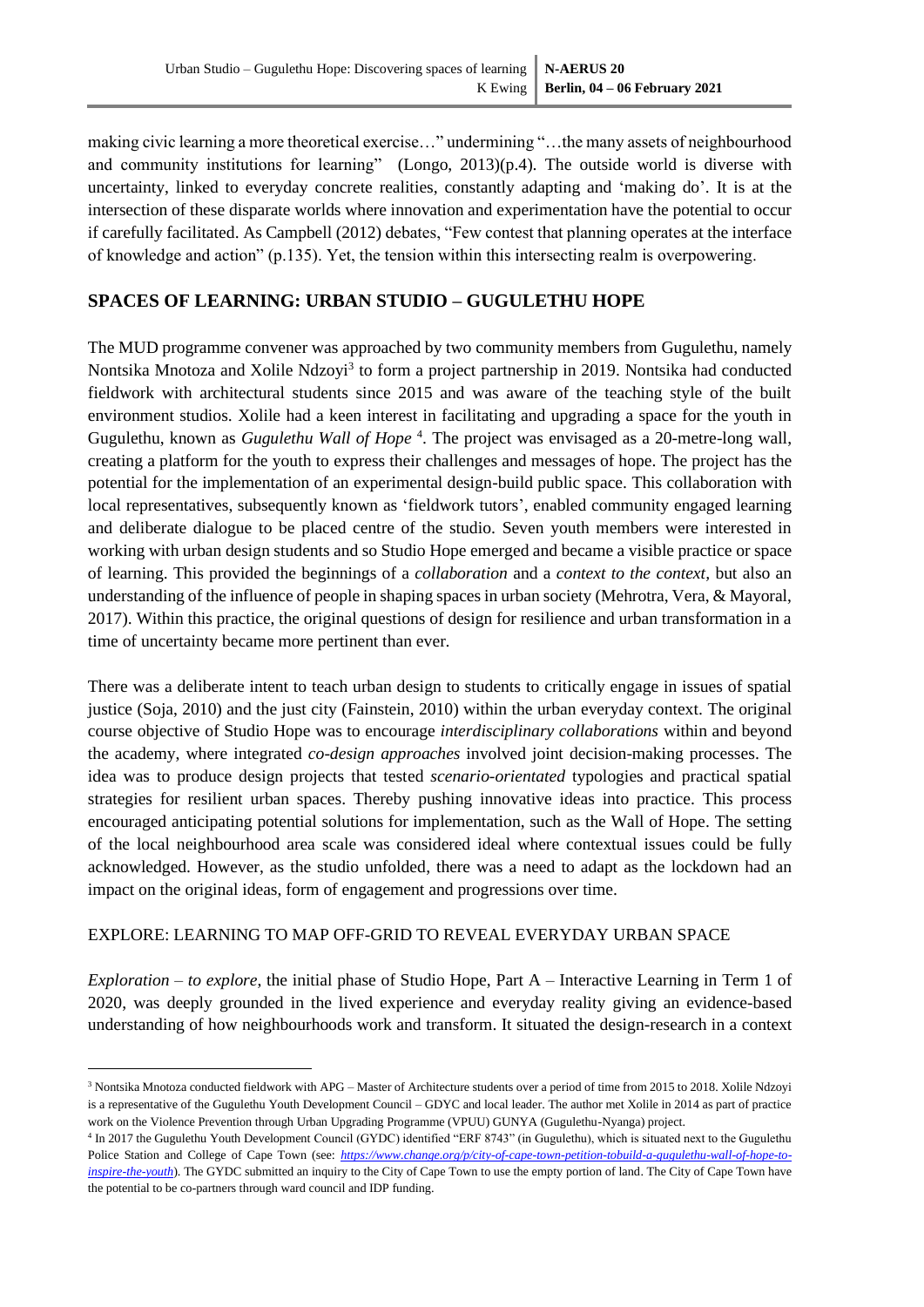of engaged discourse – with design as the core discipline that integrated the findings (Angelil & Hebel, [2016\)](#page-9-6). Drawing and mapping are methods of communication of urban design, a way of representing the world in space and time [\(Vaughan, 2018\)](#page-11-2). Many works have been conducted on the mapping of urban life, but these are largely isolated to the Global North, such as Gelh's [\(Gehl, 2013\)](#page-10-18) research on how to study public life in Europe and Lynch's empirical research [\(1960\)](#page-10-19) and Scott-Brown's [\(1990\)](#page-10-20) teaching and practice in American cities. Although the theory is beyond this paper, it is acknowledged that social mapping holds the potential for radical enquiry and activist engagement to illustrate the in-between occupation of space and informal activities experienced in the Global South context [\(Atmodiwirjo,](#page-9-7)  [Johanes, & Yatmo, 2019;](#page-9-7) [Mogel & Bhagat, 2008\)](#page-10-21). Maps can illustrate the social infrastructure of the city, revealing people's connections, stories and experience in their local environment [\(Vis, 2018\)](#page-11-3). If they are co-produced, maps can act as a means for activism, conviviality, networking, and collective urban design strategies.

The studio course (5083F) was aligned with an urban design representation course (4052F), which was also an elective course for architectural honours students in 2020. Learning the basic tools on social mapping was a focus of the representation course content, the 'how' of mapping in a context where you need to generate off-grid data. The coming together of these two courses, complimented by engaged learning, was important in the overall urban design programme. Interactive social mapping of urban transformation based on public space in Gugulethu was the preparatory groundwork to progress to the next phase of engagement. Working with community expanded the choice of representation of the city. The idea in Studio Hope was to capture and illustrate the youth's perceptions, culture, 'swag' or lived experience of the city, especially key gathering spaces, and collective places, commonly known in western terminology as 'public space'. It questioned how the youth negotiate the city and situated where they 'hang out'. Social mapping and community engagement offered a methodology to describe sociospatial emergence and conflict, previously unmapped.

Two aspects formed part of the exploration through mapping. Gugulethu *urban walks*<sup>5</sup> were an element of participant observation on the ground through different site visits to the north and the south of Gugulethu. The urban walks were guided by local fieldwork tutors and youth members. Collective local knowledge and insights changed the way the students noticed, sketched, and photographed the environment. Gugulethu *urban talks*<sup>6</sup> were a series of small focus groups and heated discussions around a map at a local venue. These occurred both before or after an urban walk to debrief or ignite discussion. The focus was to understand the changing micro-spaces, off-grid, or unmapped spaces of the city via plans, diagrams, video, music, poetry and so on, bringing insights gained into creative play. The outcome was a series of theme-based maps on *everyday culture, education,* and *safety*. These maps however, raised more questions than answers.

## DISRUPT: LEARNING TO NEGOTIATE DIFFERENCE AND COPRODUCE KNOWLEDGE

Design-research as a tool and practice towards scenario planning is a neglected field of study [\(Prominski](#page-10-22)  [& Seggern, 2019;](#page-10-22) [Selin, Kimbell, Ramirez, & Bhatti, 2015\)](#page-11-4). As promoted by Angelil & Hebel [\(2016\)](#page-9-6),

<sup>5</sup> The concept of 'urban walks' was adapted from engagement with Dar-es-Salaam City Lab – Dr Priscila Izar on a course in 2020 entitled Urban Design Theory II. The intention into 2021 is to create a collaboration of urban walks between Cape Town and Dar-es-Salaam, sharing live information from the ground.

<sup>&</sup>lt;sup>6</sup> The concept of 'urban talks' was an outcome of the Studio Hope project to be taken forward into 2021. This includes a series of podcasts and live interviews with community representatives in Gugulethu and students.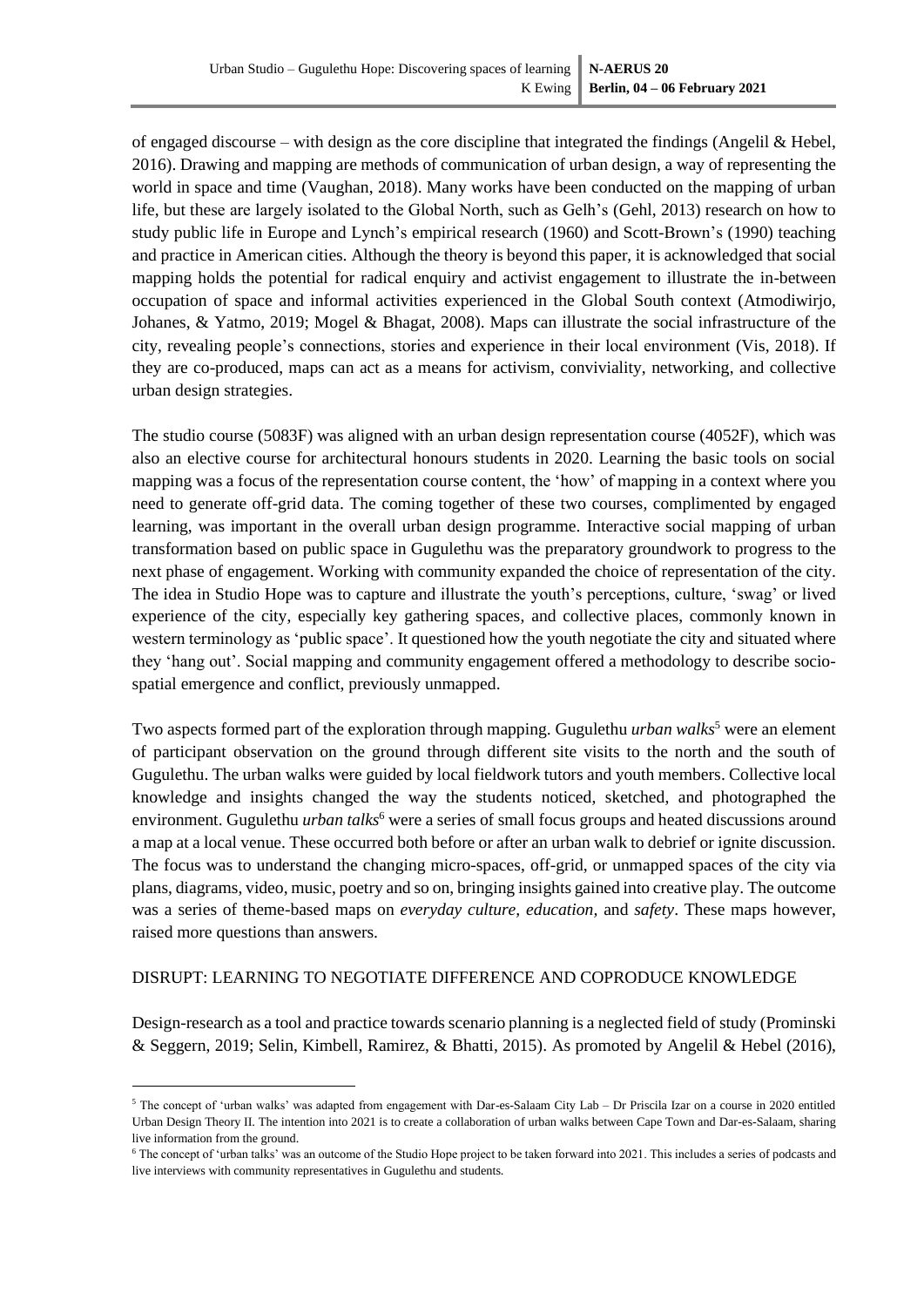scenario-orientated design-research includes "… a workshop setting in which concepts are tested through specific design propositions, aiming for a synthesis of findings from an array of fields." Gugulethu is seen as a studio design-research laboratory, working with the youth and key stakeholders. Friedmann [\(2007\)](#page-10-23) argues that the strength of a region is its people and their ways of life and "engaging local citizens in a common effort by giving them a stake in society of which they are a part". The idea was that young people were part of the integrated process from the university and the community, coming together in spaces of learning to conceive transformative places. Studio Hope varied workshops taking place within Gugulethu and on campus. This allowed for the group work to be action-orientated, whilst sharing knowledge through local ideas to create solutions for public space development.

The core concept of *disrupt* was highlighted in a co-design workshop on campus. This involved 45 students, 6 youth, 2 fieldwork tutors, 6 staff facilitators on 06 March 2020. The workshop crossed vertically with honours and masters students, and staff within APG; and horizontally within the disciplines of urban design, landscape architecture, planning and architecture, divided into five groups. The urban design students remained constant at the centre of each group as key change-makers or group leaders, in preparation for practice. Each group also consisted of a youth representative and either a fieldwork tutor and/or facilitator/s. The planning and landscape architecture students linked to their theory groups from their studio project and were also joined by architectural students from the urban design representation elective. Hereby, forming an interdisciplinary and collaborative co-design workshop setting.

Three challenges delivered throughout the day unhinged the dialogue into a series of dynamic outputs represented in a large 3-D model format. There were five 'slices' of context, one for each group, that in the end formed one extensive map / model of Gugulethu. The first challenge opened the day with design upfront – dreaming of the design of public space. The groups were given specific details around each slice (for example one group were given a budget from a local councillor and so on). The task was to brainstorm ideas and make quick decisions by 'doing'. The second challenge brought the notion of risks to the table. Each group was given a separate scenario (for example one group had to design a temporary event space to entertain the president for a day and so on). The third task in the afternoon required each group to review the design and create a network of public space when they brought the slices together as one neighbourhood. The five groups needed to negotiate and trade space for their designs to link, integrate or even upset their neighbours. The outcome focused on the design of a strategic spatial and active framework for Gugulethu. The making of the framework involved an exploration into both timeless qualities, unknown probabilities, and contextually relevant factors through scenario planning. It unsettled the debate on urban issues beyond the academy in a quest to co-produce knowledge through the workshop and collectively imagine an activated and layered local network.

#### DISCOVER: LEARNING TO DESIGN A NETWORK OF SAFE SPACES

The pandemic had a major impact on the urban studio conducted in 2020, although the outcomes from interactions and co-design from the first term in Part A were used (partially) as a catalyst for knowledge production going forward. The second phase of Studio Hope, Part B – Remote Learning in Term 2, moved to the emergency-remote teaching space online during the midst of the first wave of the pandemic lockdown. The five urban design students were joined by six colleagues from the Master of Landscape Architecture programme to form one interdisciplinary team to *discover* the process of design. The idea was that the urban design students carried the knowledge from the first phase and were encouraged to form a collaborative platform with the landscape students, simulating a form of practice.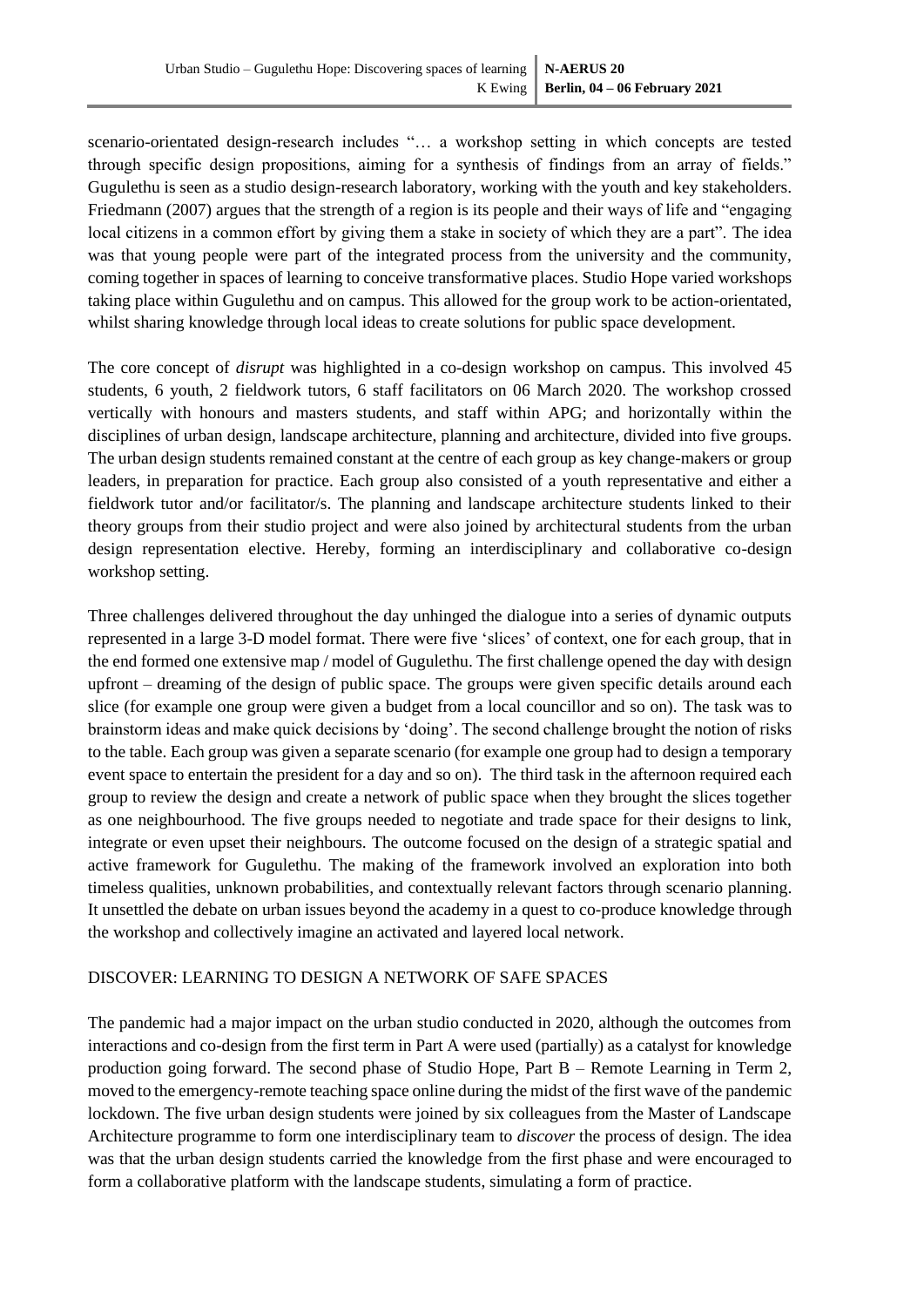The studio moved down in scales to a more focused area in the south of Gugulethu adjacent to the Nyanga Junction Railway Station. Three groups were formed around overlapping, yet unique context areas (yellow, blue, and red). Each student worked on an area in detail related to an interest or theme or contextual setting. This also allowed for smaller groups for studio design engagement on zoom on Mondays. This stage ran for six weeks, with six mini-presentations or bite-sized products for collective review as one studio group on Friday mornings on zoom.

We maintained connection, although sparse, with the youth and fieldwork tutors into the second phase of the work. A what's app group allowed for exchange of stories and photographs of life in Gugulethu during lockdown. However, extreme conditions of lockdown in Level 4 and 5, lack of connection, expensive data and limited access to technology hampered a more engaged design outcome in July. The final phase of the studio focused on individual student work and outputs towards an online exam portfolio as the final product Studio Hope.

## **CONCLUSION: Turning Point**

The experiences and consequences from the Studio Hope space of learning provoked a turning point to critically rethink the pedagogy, curriculum, and context for the urban design programme, beyond the two courses. Two concluding reference points are offered as a frame for further review. *Firstly*, Studio Hope embraced experiential, collaborative design as part of the process of critical thinking, understanding change and transformation in our city from reality. This builds on Longo's [\(2013\)](#page-10-2) concept of a deliberative pedagogy. The hope was for "students to become more sensitive to the everyday hardships faced by many residents in the cities we study" [\(Winkler, 2013\)](#page-11-0)(p.215), whilst also crafting creativity through an integrated design progression. "As cities are in a constant state of flux, the design of anticipated developments offers a viable means of identifying, and possibly directing, forthcoming urban transformations" [\(Angelil & Hebel, 2016\)](#page-9-6) (p. 18). The impact of Covid-19 amplified the urgency of understanding viable alternative solutions for the design of resilient places in Gugulethu, but spaces that are also designed with empathy and care in a time of confusion. *Secondly*, after the implications of lockdown, the implementation of technological change allowed for project-based learning to produce creative works as digital outputs, including film, animation, virtual portfolios, and online studio reviews. The view was to harness the power of technology, whilst acknowledging the invasion and inaccessibility of the virtual world. Lessons, both positive and challenging, from each design progression of *explore, disrupt,* and *discover* have been partially digested and filtered in preparation for a new studio to be held in 2021.

Nevertheless, even though the initial component of Studio Hope was participatory and involved processes that questioned progressions of design, the *urban voices* were lost in translation from the change to a new way of engaging online. The co-produced knowledge felt displaced between Part A and Part B. Context, representation, and language matter, whether that is online or in a studio setting. Sensitive translation and miscommunication or the result of misunderstanding of design input resulted in mixed messages and a multitude of interpretation in Part B of the studio, even though the creative outcomes were of high quality and good design. Conclusions from the social mappings and urban walks and community narratives from the urban talks of the design progressions explore were further neglected. The adaptation to online learning distracted the dynamic inputs from the co-design workshop. The outcomes of the workshop were not spatialised onto 2D drawings as this occurred at the crux of lockdown, leaving the large 3D model in the studio on campus, inaccessible other than photographs from the day. The students also quickly moved out of the collective group work from Part A into the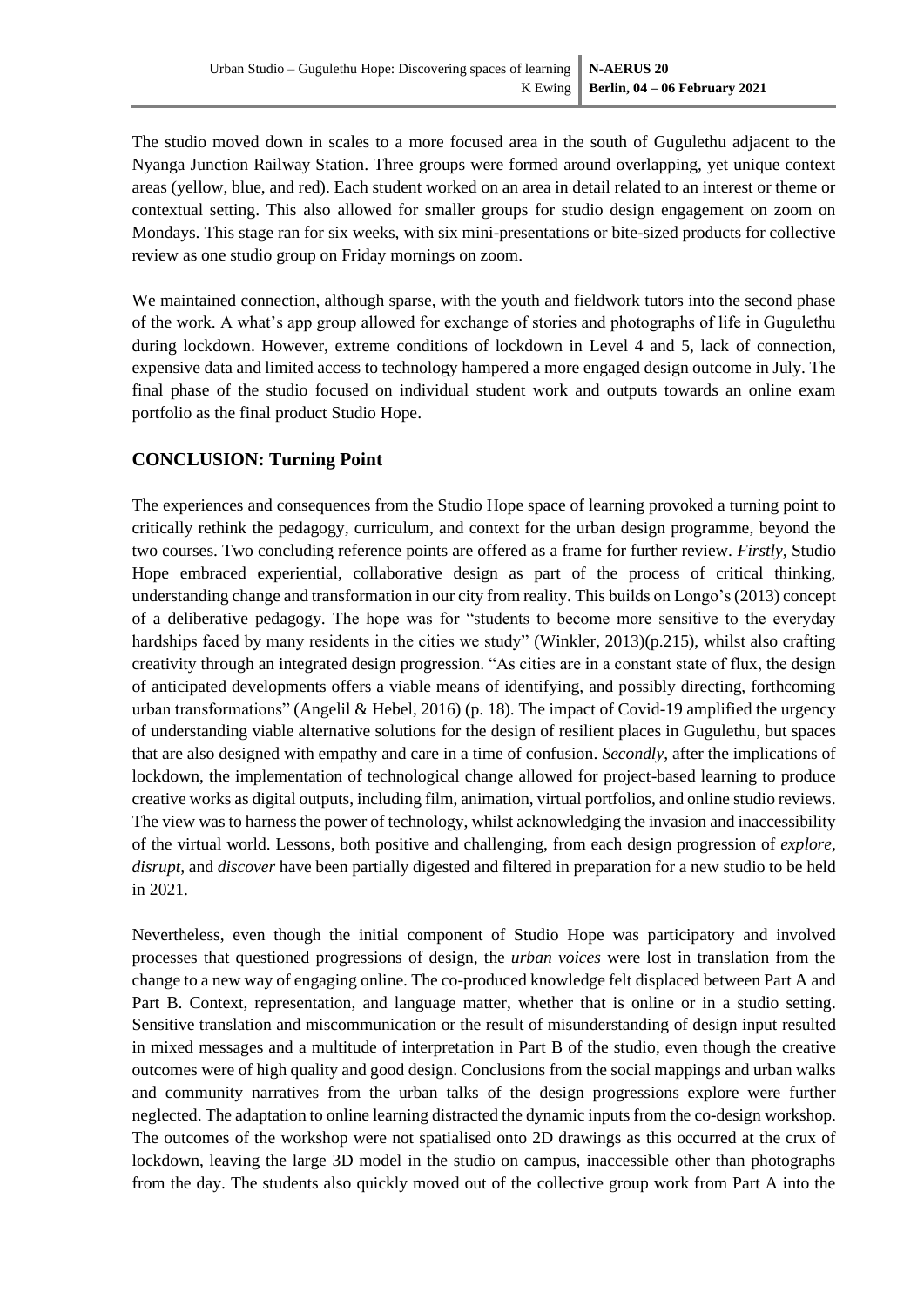individual space online in Part B. The intended Gugulethu exhibition or representation of creative works never materialised, not even in an online format. Both the studio and representation courses ended in virtual exam presentations, excluding the community from participation due to lack of technology, resources, and funding during lockdown. The design of the Wall of Hope public space project did not emerge from the process, but not forgotten or as Xolile recently said in a zoom session, "lets co-create spaces that have meaning".

There is a cautious intention to revisit the content and products of the studio, including the 3D model and social maps and collect this information into digital format to reauthor and revive the work in 2021. Since there has been time to adapt to the idea that we are living and continue to live in a pandemic, there had been a mind shift from fieldwork tutors, students, and facilitators to allow for a flexible framework around a deliberate pedagogy. Further, questioning the concept of collaboration between communities and the academy in the 21<sup>st</sup> century space of learning. These approaches require a deeper understanding of the relationships between students, community, and the academy in addressing issues of vulnerability, access, and resources.

The lessons have guided the urban design approach into a more blended or mixed teaching model under the term used by UCT of physically distanced learning (PDL) within a post graduate teaching and learning framework. The motivation is to reframe urban design teaching as a *just pedagogy* with a *contextually relevant* and *socially engaged curriculum*. At the core of the urban design learning approach is an expanded socio-spatial and critically reflective practice interested in the co-production of places and spaces, practically, ethically, and theoretically. There is renewed emphasis to embrace the technology on offer and review learning and representation in a digital format within and beyond the programme. This expands to engaging with technology in the community. The idea is to continue local mapping by the community but using smart phone apps and recording of the local context and urban voices to a live, digital platform, continuing the Gugulethu walks and talks, but with a difference.

## **REFERENCES**

- <span id="page-9-6"></span>Angelil, M. M., & Hebel, D. (2016). *Cities of change, Addis Ababa: Transformation strategies for urban territories in the 21st century* (Second and revised edition. ed.). Basel, Switzerland: Birkhäuser.
- <span id="page-9-7"></span>Atmodiwirjo, P., Johanes, M., & Yatmo, Y. A. (2019). Mapping stories: Representing urban everyday narratives and operations. *Urban design international (London, England), 24*(4), 225-240. doi:10.1057/s41289-019-00100-x
- <span id="page-9-1"></span>Badat, S. (2013). *Eleven theses on community engagement and universities (transcript).* Paper presented at the The Social Responsibility of Universities: Community and Civic Engagement – Context and Big Picture. The 4th International Exhibition and Conference on Higher Education (4- IECHE), Riyadh, Saudi Arabia, 16-19 April 2013.
- <span id="page-9-3"></span>Bourner, T. (2010). A compatible partnership?: Student-community engagement and traditional university education. *Gateways (Sydney, N.S.W.), 3*, 139-154. doi:10.5130/ijcre.v3i0.1415
- <span id="page-9-0"></span>Boyer, E. L. (1996). The scholarship of engagement. *Bulletin of the American Academy of Arts and Sciences, 49*(7), 18-33.
- <span id="page-9-2"></span>Brown-Luthango, M. (2013). Community-university engagement and the Philippi CityLab in Cape Town and the challenge of collaboration across boundaries. *Higher education, 65*(3), 309-324. doi:10.1007/s10734-012-9546-z
- <span id="page-9-5"></span>Campbell, H. (2012). Planning to change the world: Between knowledge and action lies synthesis. *Journal of planning education and research, 32*(2), 135-146. doi:10.1177/0739456X11436347
- <span id="page-9-4"></span>Driscoll, A., & Sandmann, L. R. (2016). From maverick to mainstream: The scholarship of engagement. *Journal of Higher Education Outreach and Engagement, 20*(1), 83-94.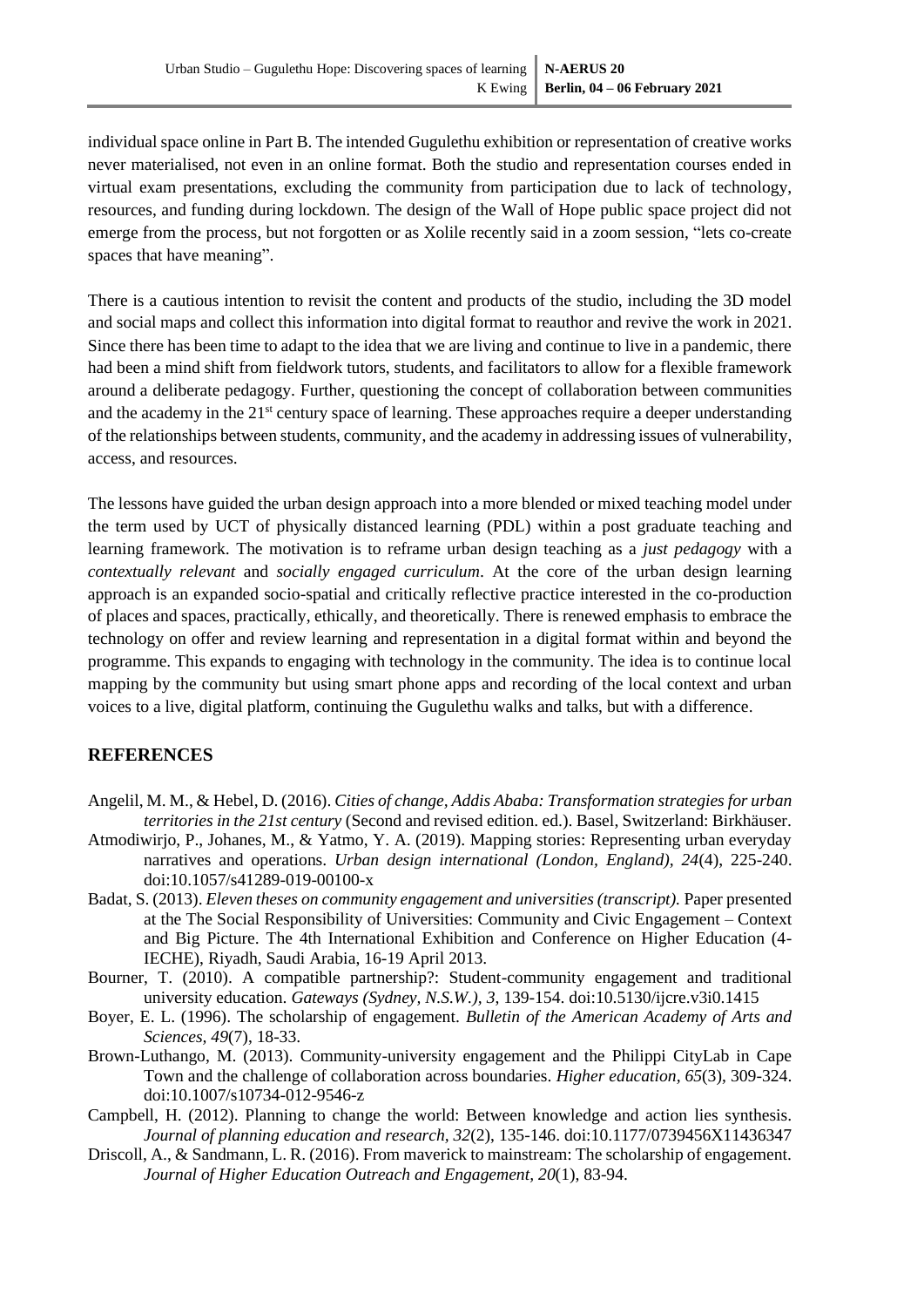<span id="page-10-5"></span>Eatman, T. K., Ivory, G., Saltmarsh, J., Middleton, M., Wittman, A., & Dolgon, C. (2018). Coconstructing knowledge spheres in the academy: Developing frameworks and tools for advancing publicly engaged scholarship. *Urban education (Beverly Hills, Calif.), 53*(4), 532- 561. doi:10.1177/0042085918762590

<span id="page-10-17"></span>Fainstein, S. S. (2010). *The just city*. Ithaca: Cornell University Press.

- <span id="page-10-12"></span>Friedmann, J. (1987). *Planning in the public domain: From knowledge to action*. Princeton, N.J: Princeton University Press.
- <span id="page-10-23"></span>Friedmann, J. (2007). *The wealth of cities: Towards an assets-based development of newly urbanizing regions*. Nairobi: United Nations Human Settlements Programme.
- <span id="page-10-18"></span>Gehl, J. (2013). *How to study public life*. Washington: Island Press.
- <span id="page-10-6"></span>Hale, C. R. (2008). *Engaging contradictions: Theory, politics, and methods of activist scholarship*. Berkeley, CA: University of California Press.
- <span id="page-10-15"></span>Hamdi, N. (2004). *Small change: About the art of practice and the limits of planning in cities*. London: Earthscan.
- <span id="page-10-0"></span>Harrison, P., & Zack, T. (2014). Between the ordinary and the extraordinary: Socio-spatial transformations in the 'Old South' of Johannesburg. *South African Geographical Journal, 96*(2), 180-197. doi:10.1080/03736245.2014.924863
- <span id="page-10-14"></span>Joosse, S., Powell, S., Bergeå, H., Böhm, S., Calderón, C., Caselunghe, E., . . . Westin, M. (2020). Critical, engaged and change-oriented scholarship in environmental communication. Six methodological dilemmas to think with. *Environmental communication, 14*(6), 758-771. doi:10.1080/17524032.2020.1725588
- <span id="page-10-2"></span>Longo, N. (2013). Deliberative pedagogy in the community: Connecting deliberative dialogue, community engagement, and democratic education. *Journal of public deliberation, 9*(2).
- <span id="page-10-19"></span>Lynch, K. (1960). *The image of the city*. Cambridge, Mass: MIT Press.
- <span id="page-10-1"></span>McMillan, J. (2017). I understand that infrastructure affects people's lives: Deliberative pedagogy and community-engaged learning in a South African engineering curriculum. In T. J. Shaffer, N. V. Longo, I. Manosevitch, & M. S. Thomas (Eds.), *Deliberative pedagogy: Teaching and learning for democractic engagement* (pp. 159-168): Michigan State University Press.
- <span id="page-10-16"></span>Mehrotra, R., Vera, F., & Mayoral, J. (2017). *Ephemeral urbanism*: ListLab.
- <span id="page-10-21"></span>Mogel, L., & Bhagat, A. (2008). *An atlas of radical cartography*: Journal of Aesthetics & Protest Press Los Angeles.
- <span id="page-10-8"></span>Myers, G. A. (2006). The unauthorized city: Late colonial Lusaka and postcolonial geography. *Singapore Journal of Tropical Geography, 27*(3), 289-308. doi:10.1111/j.1467- 9493.2006.00263.x
- <span id="page-10-7"></span>Nagar, R. (2002). Footloose researchers, 'traveling' theories, and the politics of transnational feminist praxis. *Gender, place and culture : a journal of feminist geography, 9*(2), 179-186. doi:10.1080/09663960220139699
- <span id="page-10-9"></span>Oldfield, S. (2007). Making sense of multiple conversations: Research, teaching and activism in and with communities in South African cities. *South African Geographical Journal, 89*(2), 104-110. doi:10.1080/03736245.2007.9713879
- <span id="page-10-11"></span>Oldfield, S. (2015). Between activism and the academy: The urban as political terrain. *Urban Studies, 52*(11), 2072-2086. doi:10.1177/0042098013515942
- <span id="page-10-10"></span>Owen, C., Dovey, K., & Raharjo, W. (2013). Teaching informal urbanism: Simulating informal settlement practices in the design studio. *Journal of architectural education (1984), 67*(2), 214- 223. doi:10.1080/10464883.2013.817164
- <span id="page-10-22"></span>Prominski, M., & Seggern, H. (2019). *Design Research for Urban Landscapes: Theories and Methods* (1 ed.). Milton: Routledge.
- <span id="page-10-13"></span>Sandercock, L. (2003). *Cosmopolis II: Mongrel cities of the 21st century*. London: Continuum.
- <span id="page-10-4"></span>Sandmann, L. R. (2009). Placing scholarly engagement "on the desk". Retrieved from <http://www.compact.org/initiatives/trucen/trucen-toolkit/>
- <span id="page-10-3"></span>Schön, D. A. (1995). Knowing-in-action: The new scholarship requires a new epistemology. *Change (New Rochelle, N.Y.), 27*(6), 27-34. doi:10.1080/00091383.1995.10544673
- <span id="page-10-20"></span>Scott Brown, D. (1990). *Urban concepts*. London: Academy.